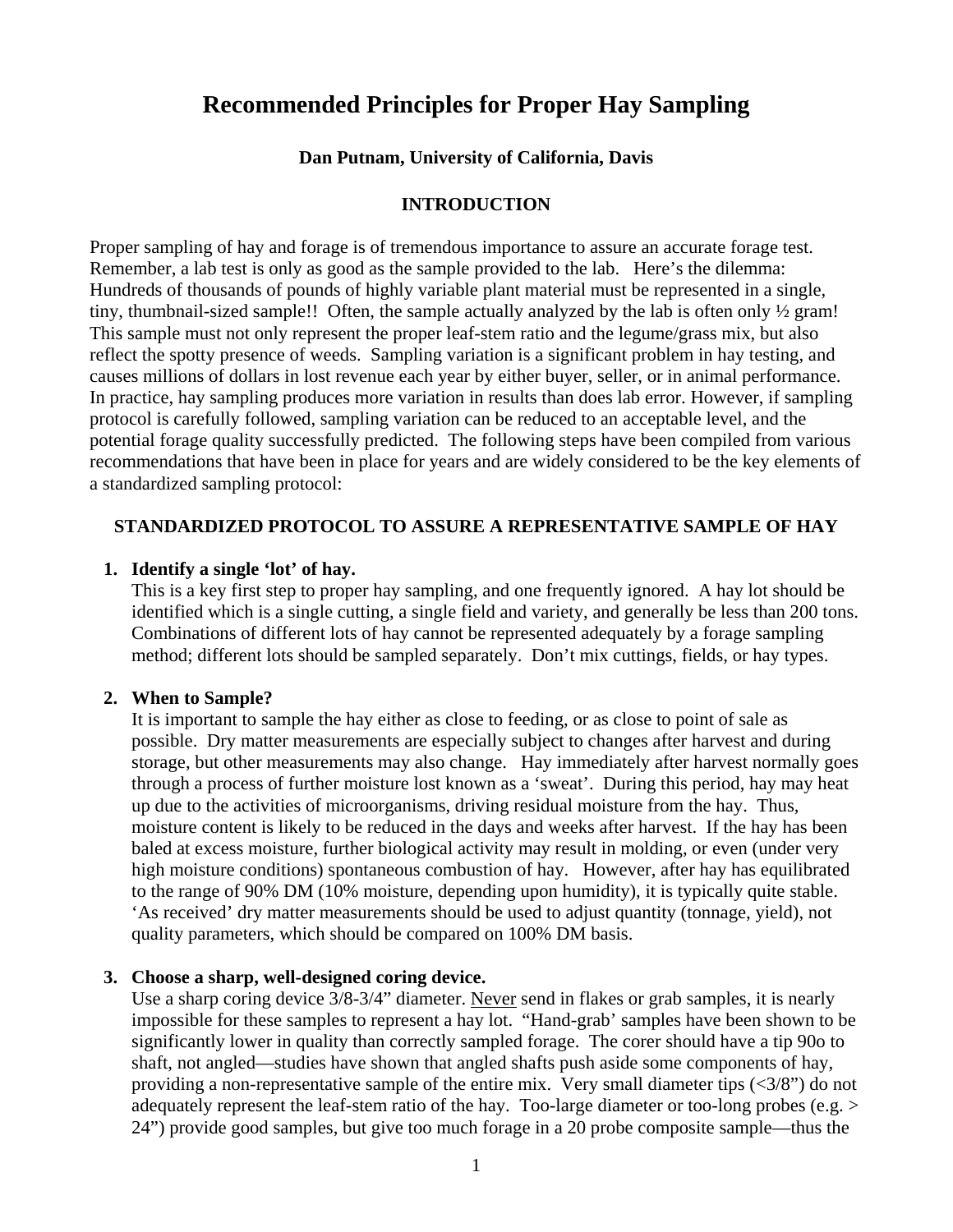sampler may stop before 20 cores are completed or the lab may not grind the whole sample (see below). The length of probe should allow probing to a depth of 12"-24". Studies have shown this depth to successfully characterize the variation in hay, even in large (1 ton) bales, and no significant differences were seen between a 32" and 12" probe. A range of probe tip designs have been used successfully, from serrated to non-serrated tips—it is probably most important that the tip be sharp (and maintained sharp), and not create 'fines' during the cutting action, but cleanly cut across a cross-section of hay. Some probes are power, hand-brace, or auger driven, whereas others are push-type, both of which may work well. Many (not all) probes can be used to successfully represent a hay lot as long as they follow these principles: they easily penetrate the bale, fairly represent the leaf-stem ratio, can be easily sharpened, and produce approximately  $\frac{1}{2}$  lb (200 g) of sample in about 20 cores to a depth of 12"-24". See a listing of probes at NFTA website.

# **4. Sample at random.**

The sampler should walk around the stack as much as possible, and sample bales at random. Both ends of bales should be sampled by walking around the stack. This is sometimes difficult since all of the bales are not available to the sampler (they may be against walls of a barn or up too high for practical sampling). However, the sampler should make every attempt to sample in a random fashion—this means not to bias either for or against any bales in the stack. For example, the sampler may walk 15 steps, sample, walk 20 steps, sample, walk 5 steps, sample, while walking around stack—trying to represent all areas of the stack. Don't avoid or choose bales because they look especially bad or good--If 20 cores are taken, they won't make much difference anyway. Avoiding or choosing bales introduces bias.

# **5. Take enough cores.**

We recommend a minimum of 20 cores for a composite sample to represent a hay lot. This is the same for large (e.g. 1 ton bales), or small 2-tie or 3-tie bales. This is because core-core (and balebale) variation in forage quality is tremendous (e.g. 5-7 % points ADF or CP). Sampling a large number of locations and bales throughout the stack to create a composite sample is a key aspect of representing the full variation contained in a hay lot. It is recommended to take more than 20 cores (e.g. up to 35) with very large lots (100-200 tons), or with highly variable lots (e.g. lots that may have non-attached leaves or are from very weedy fields). With small bales, sample 1 core per bale, >20 bales; with larger (e.g. 1 ton) bales, take 2-3 cores per bale in the center of the ends, sampling >10-12 bales. A larger number of core samples is generally better at characterizing variation in hay in more variable hay lots.